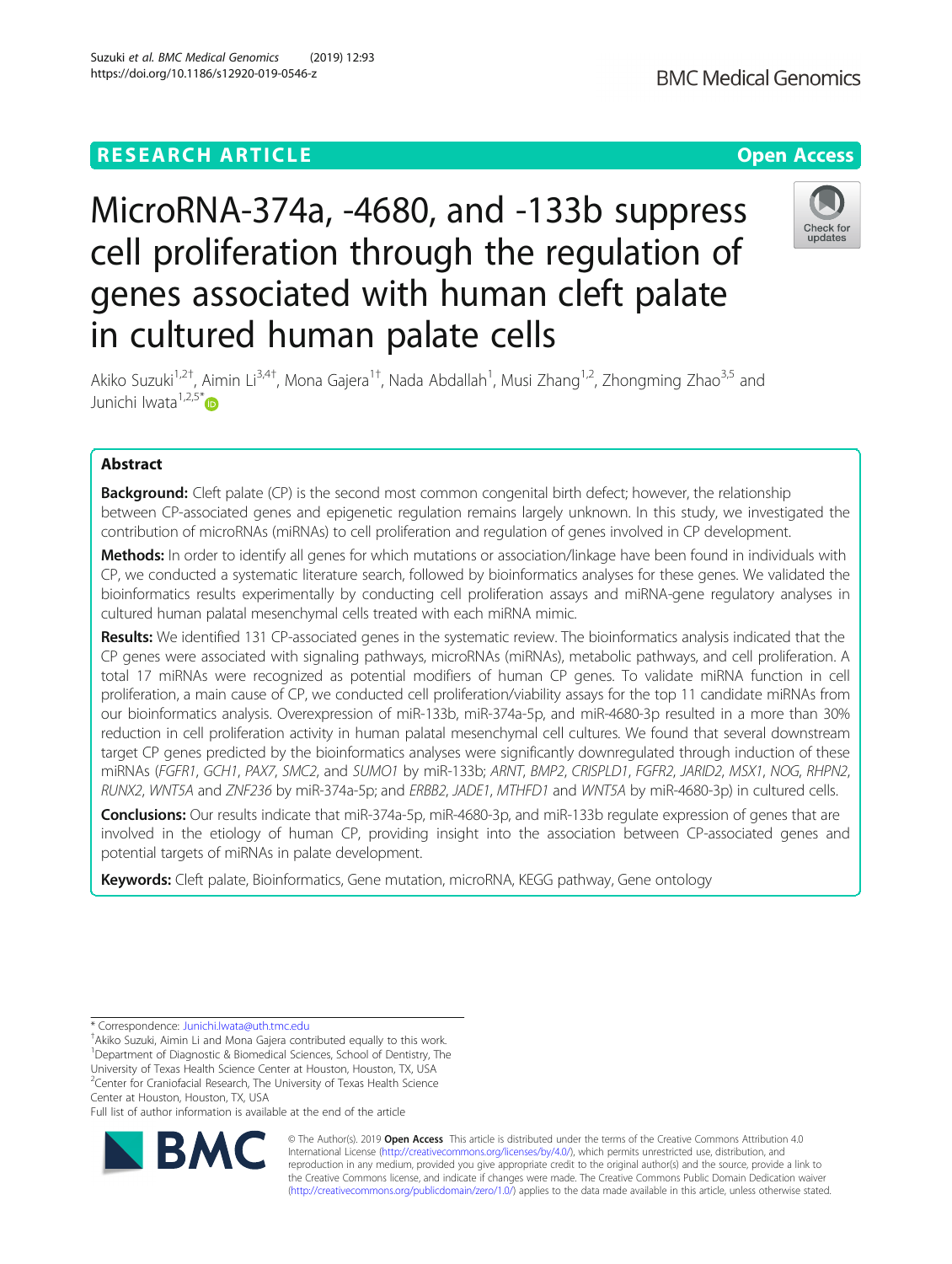# Background

Cleft lip with/without cleft palate (CL/CP) is the second most common birth defect in humans worldwide [\[1](#page-11-0)]. CP includes both cleft lip with cleft palate (CLP) and isolated cleft palate (aka cleft palate only, CPO). Prevalence of CP is estimated to be approximately 1/500 to 1/2500 live births, with ethnic and geographic variations (the highest prevalence is seen in Asian and Native American populations, and the lowest in African-derived populations) [[1](#page-11-0)–[3](#page-11-0)]. Approximately 70% of CLP and 50% of CPO cases are non-syndromic (i.e. there is no deformity in other parts of the body), and the remainder are syndromic (CP is part of the clinical features of the condition) [[4](#page-11-0)–[7\]](#page-11-0). Previous studies have identified a large number of gene mutations, chromosomal abnormalities, and teratogens in CP  $[1, 2]$  $[1, 2]$  $[1, 2]$  $[1, 2]$  $[1, 2]$ . In addition to genetic mutations, genetic background (e.g. ethnicity, population of origin, and gender), substantially influences CP prevalence. Maternal age, smoking, alcohol consumption, obesity, and micronutrient deficiencies are known, or strongly suspected, experimental risk factors for CP. Therefore, the etiology of CP is complex, and its risk factors are still being elucidated  $[8-10]$  $[8-10]$  $[8-10]$  $[8-10]$  $[8-10]$ . Recent studies suggest that environmental factors control gene expression at the post-transcriptional level through epigenetic factors [[11\]](#page-11-0), including microRNAs (miRNAs), which are short noncoding RNAs [\[12](#page-11-0)].

In this study, we identified the networks and pathways of CP-associated genes and miRNAs potentially involved in the pathology of human CP, through bioinformatics analyses of CP-associated genes and subsequent experimental validation of miRNAs that regulate cell proliferation and expression of CP-associated genes in cultured human palatal mesenchymal cells.

# Methods

#### Eligibility criteria for the systematic review

This systematic review followed the PRISMA (Preferred Reporting Items for Systematic reviews and Meta-Analyses) guideline and corresponding checklist. The criteria for including publications were the following: 1) articles described genes associated with human CP; 2) were published as original articles; and 3) were published in English. The exclusion criteria were the following: 1) gene mutations were not described; 2) CP was not involved; 3) CP was caused by environmental factors.

# Information sources and search

The Medline (Ovid), PubMed (National Library of Medicine), and EMBASE (Ovid) databases were used for the online searches. Any exceptional studies missed by the database searches were retrieved by a Scopus (Elsevier) search. The bibliographies of highly pertinent articles were examined to avoid any errors in the systematic review. RefWorks (Proquest) and Primary Excel Workbook were used to track all the search strategies and results for the screening of the titles and abstracts of papers found in the database search, as previously described [[13](#page-11-0)]. All data and codebooks related to the systematic review were documented in the Primary Excel Workbook.

# Category enrichment analysis

Category enrichment analysis was performed using the Kyoto Encyclopedia of Genes and Genomes (KEGG) database and the WebGestalt tool, as previously de-scribed [[14](#page-11-0)]. Gene sets with a false discovery rateadjusted *p*-value  $\langle 0.05 \rangle$  and at least four human CP genes were considered as significantly enriched categories. The Gene Ontology (GO) database [\[15](#page-11-0)] was used to identify categories enriched with a significant number of human CP genes, as previously described [[14\]](#page-11-0).

#### miRNA-target gene analysis

The miRTarbase, a database for experimentally validated miRNA-gene interactions, and three databases (mi-Randa, PITA, and TargetScan) for predicted miRNAgene interactions were used to verify the miRNA-gene relationships, as previously described [[14](#page-11-0)].

# Cell culture

Human palatal mesenchymal cells (HEPM cells, American Type Culture Collection) were cultured in Minimum Essential Medium Eagle-alpha modification (αMEM) supplemented with 10% fetal bovine serum (FBS), penicillin/ streptomycin, and L-glutamine. The cells were plated onto 96-well cell culture plates at a density of 10,000/well and treated with a mimic for negative control, miR-27a-3p, miR-27b-3p, miR-133b, miR-203a-3p, miR-300-3p, miR-374a-5p, miR-374b-5p, miR-381-3p, miR-495-3p, miR-4680-3p, and miR-7854-3p (mirVana miRNA mimic, ThermoFisher Scientific) using the TransIT-X2 system (Mirus Bio LLC, Madison, WI), according to the manufacturer's protocol. Cell proliferation assays were conducted using the cell counting kit 8 (Dojindo Molecular Technologies, Gaithersburg, MD) ( $n = 6$  per group).

# Quantitative RT-PCR

Total RNA was extracted from HEPM cells (n = 6 per group) with the QIAshredder and RNeasy mini extraction kit (QIAGEN) or the miRNeasy mini extraction kit (QIA-GEN), as previously described [\[16](#page-11-0)]. The sequences of the PCR primers are shown in Additional file [1](#page-10-0): Table S1.

# Statistical analysis

A  $p$  value < 0.05 in two-tailed student's  $t$  tests was considered to be statistically significant. All the data were parametric and were represented as mean ± standard deviation, as previously described [\[16\]](#page-11-0).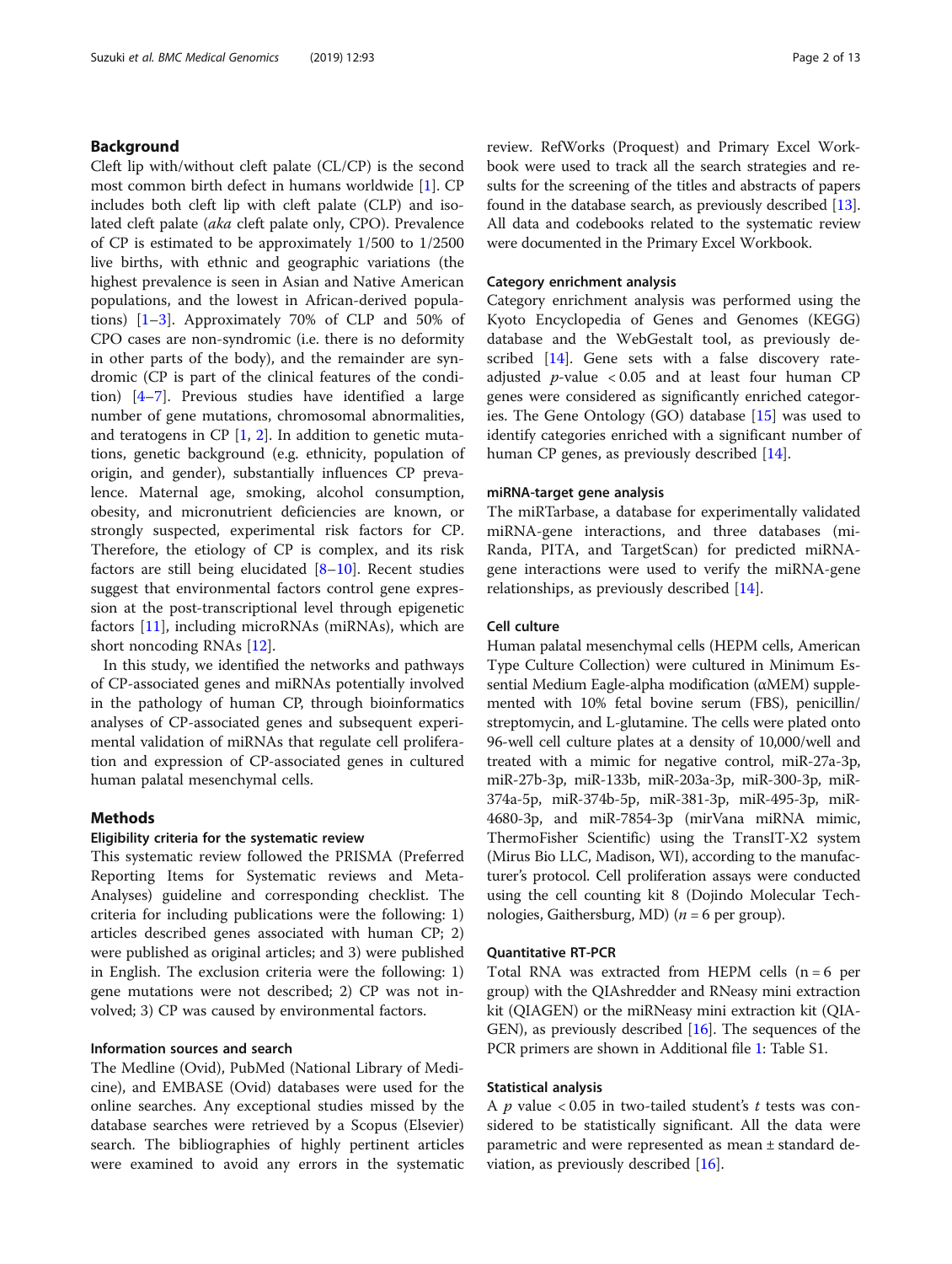# Results

# Literature search

A total of 5201 articles were identified in the systematic review, and 1594 duplicates were removed. The remaining 3607 articles were screened, using the titles and abstracts, independently by two screeners; 2722 papers were excluded based on the exclusion criteria. A total of 885 papers were further assessed through full-text review: 364 studies met all inclusion criteria, and 521 articles were excluded. As a result, we identified 364 studies eligible to identify genetic mutations associated with CP (Fig. 1). After collecting data from the search engines, we performed a one-by-one literature review to obtain an accurate list of human genes involved in CLP and CPO. From these 364 studies, we identified 131 genes as human CPassociated genes (Additional file [2](#page-10-0): Table S2, additional file [3:](#page-11-0) Table S3 and Additional file [4;](#page-11-0) Table S4).

# KEGG pathway analysis

Our central hypothesis is that genes associated with CP share common features among wide arrays of functions and pathways. To define functions, pathways, and networks crucial for palatal formation, we performed bioinformatics analyses of the genes from our gene list. The regulator pathway annotation was performed based on scoring and visualization of the pathways collected in the KEGG database. To summarize the cellular functions of genes from our list, we performed category enrichment analysis for a variety of functional relations. Among KEGG pathways, 28 pathways were significantly enriched with genes from the curated gene list (Table [1](#page-3-0) and Additional file [5:](#page-11-0) Table S5). Eight of these pathways were related to cellular signaling: mitogen-activated protein kinase (MAPK) signaling pathway (16 genes), phosphatidylinositol 3′-kinase (PI3K)-Akt signaling pathway (16 genes), Rap1 signaling pathway (15 genes), Ras signaling pathway (15 genes), Hippo signaling pathway (15 genes), signaling pathways regulating pluripotency of stem cells (14 genes), WNT (Wingless-type MMTV integration site family) signaling pathway (7 genes), and transforming growth factor beta (TGFβ) signaling pathway (7 genes). The other two pathways were related to the structural aspects of cells and tissues: regulation of actin cytoskeleton (15 genes) and adherens junction (6 genes). In addition, the enrichment of two pathways suggested metabolic involvement: metabolic pathways (7

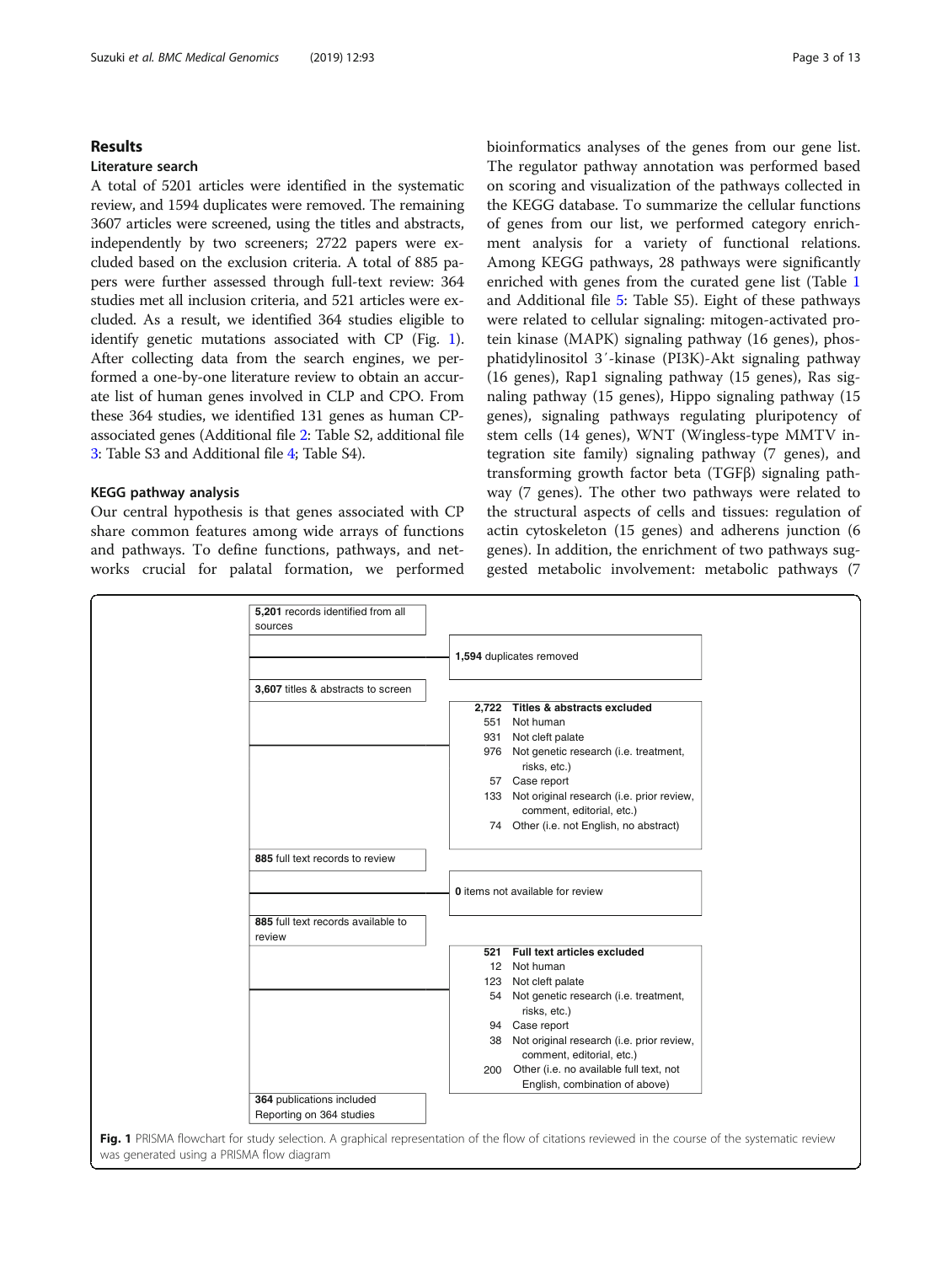# <span id="page-3-0"></span>Table 1 KEGG pathways enriched with a significant number of genes involved in CP

| KEGG pathway                                             | CP genes in pathway                                                                                                                                                                        |
|----------------------------------------------------------|--------------------------------------------------------------------------------------------------------------------------------------------------------------------------------------------|
| Pathways in cancer                                       | DVL3;ERBB2;FGF1;FGF2;FGF3;FGF4;FGF7;FGF8;FGF9;FGF10;FGFR1;FGFR3;<br>FGFR2;GSTP1;ARNT;LEF1;PDGFRA;PTCH1;RARA;BMP2;BMP4;TGFA;<br>TGFB1;TGFB3;WNT5A;WNT11;WNT10A;AXIN2;FGF18;WNT3A;FGF19;CDH1 |
| Breast cancer                                            | DVL3;ERBB2;FGF1;FGF2;FGF3;FGF4;FGF7;FGF8;FGF9;FGF10;FGFR1;<br>JAG2;LEF1;WNT5A;WNT11;WNT10A;AXIN2;FGF18;WNT3A;FGF19                                                                         |
| Melanoma                                                 | FGF1;FGF2;FGF3;FGF4;FGF7;FGF8;FGF9;FGF10;FGFR1;PDGFRA;FGF18;<br>FGF19;CDH1                                                                                                                 |
| Hippo signaling pathway                                  | DVL3;FGF1;GDF6;LEF1;BMP2;BMP4;BMP7;TGFB1;TGFB3;WNT5A;WNT11;<br>WNT10A;AXIN2;WNT3A;CDH1                                                                                                     |
| Basal cell carcinoma                                     | DVL3;LEF1;PTCH1;BMP2;BMP4;WNT5A;WNT11;WNT10A;AXIN2;WNT3A                                                                                                                                   |
| Signaling pathways regulating pluripotency of stem cells | DVL3;FGF2;FGFR1;FGFR3;FGFR2;JARID2;PAX6;BMP2;BMP4;WNT5A;WNT11;<br>WNT10A;AXIN2;WNT3A                                                                                                       |
| Rap1 signaling pathway                                   | FGF1;FGF2;FGF3;FGF4;FGF7;FGF8;FGF9;FGF10;FGFR1;FGFR3;FGFR2;PDGFRA;<br>FGF18;FGF19;CDH1                                                                                                     |
| Regulation of actin cytoskeleton                         | FGF1;FGF2;FGF3;FGF4;FGF7;FGF8;FGF9;FGF10;FGFR1;FGFR3;FGFR2;MYH9;<br>PDGFRA:FGF18:FGF19                                                                                                     |
| MAPK signaling pathway                                   | FGF1;FGF2;FGF3;FGF4;FGF7;FGF8;FGF9;FGF10;FGFR1;FGFR3;FGFR2;<br>PDGFRA;TGFB1;TGFB3;FGF18;FGF19                                                                                              |
| Ras signaling pathway                                    | FGF1;FGF2;FGF3;FGF4;FGF7;FGF8;FGF9;FGF10;FGFR1;FGFR3;FGFR2;<br>TBK1;PDGFRA;FGF18;FGF19                                                                                                     |
| Chemical carcinogenesis                                  | NAT2;ADH1C;CYP1A1;CYP1B1;GSTP1;GSTT1;ARNT;UGT1A7;NAT1                                                                                                                                      |
| One carbon pool by folate                                | ALDH1L1;DHFR;MTHFD1;MTHFR;MTR                                                                                                                                                              |
| PI3K-Akt signaling pathway                               | COL2A1;FGF1;FGF2;FGF3;FGF4;FGF7;FGF8;FGF9;FGF10;FGFR1;FGFR3;<br>FGFR2;NOS3;PDGFRA;FGF18;FGF19                                                                                              |
| TGF-beta signaling pathway                               | GDF6;BMP2;BMP4;BMP7;TGFB1;TGFB3;NOG                                                                                                                                                        |
| Prostate cancer                                          | ERBB2;FGFR1;FGFR2;GSTP1;LEF1;PDGFRA;TGFA                                                                                                                                                   |
| Cysteine and methionine metabolism                       | AHCYL2;BHMT2;MTR;BHMT;CBS                                                                                                                                                                  |
| Proteoglycans in cancer                                  | ERBB2;FGF2;FGFR1;PTCH1;SDC2;TGFB1;WNT5A;WNT11;WNT10A;WNT3A                                                                                                                                 |
| Metabolism of xenobiotics by cytochrome P450             | ADH1C;CYP1A1;CYP1B1;GSTP1;GSTT1;UGT1A7                                                                                                                                                     |
| Adherens junction                                        | ERBB2;FGFR1;LEF1;NECTIN1;NECTIN2;CDH1                                                                                                                                                      |
| EGFR tyrosine kinase inhibitor resistance                | ERBB2;FGF2;FGFR3;FGFR2;PDGFRA;TGFA                                                                                                                                                         |
| MicroRNAs in cancer                                      | CYP1B1;ERBB2;FGFR3;PDGFRA;ABCB1;TPM1;TP63;WNT3A                                                                                                                                            |
| Caffeine metabolism                                      | NAT2;NAT1                                                                                                                                                                                  |
| Tryptophan metabolism                                    | TPH2;CYP1A1;CYP1B1;DDC                                                                                                                                                                     |
| Central carbon metabolism in cancer                      | ERBB2;FGFR1;FGFR3;FGFR2;PDGFRA                                                                                                                                                             |
| Melanogenesis                                            | DVL3;LEF1;WNT5A;WNT11;WNT10A;WNT3A                                                                                                                                                         |
| Arginine biosynthesis                                    | ASL;ASS1;NOS3                                                                                                                                                                              |
| Wnt signaling pathway                                    | DVL3;LEF1;WNT5A;WNT11;WNT10A;AXIN2;WNT3A                                                                                                                                                   |
| Biosynthesis of amino acids                              | ASL;ASS1;MTR;PAH;CBS                                                                                                                                                                       |

genes) and endocytosis (4 genes). While no specific metabolic pathways were indicated by the KEGG analysis, the KEGG metabolic pathway network showed that these seven genes play roles in cholesterol and steroid metabolic processes: DHODH in pyrimidine metabolism; CYP1A1 in retinol metabolism and steroid hormone biosynthesis; DHCR7 in cholesterol synthesis; DHCR24 in steroid biosynthesis; MTHFR in folate metabolism; PAFAH1B1 in ether lipid metabolism; and NAT2 in caffeine metabolism. The remaining nine pathways included various aspects of cancer pathogenesis: pathways in cancer (32 genes), breast cancer (20 genes), melanoma (13 genes), basal cell carcinoma (10 genes), proteoglycans in cancer (10 genes), chemical carcinogenesis (9 genes), miRNAs in cancer (8 genes), prostate cancer (7 genes), and central carbon metabolism in cancer (4 genes). Interestingly, melanogenesis (6 genes) was also indicated as an enriched pathway, suggesting that the fate of cranial neural crest (CNC) cells, the majority of craniofacial mesenchymal cells and a source of melanocytes, was altered in CP.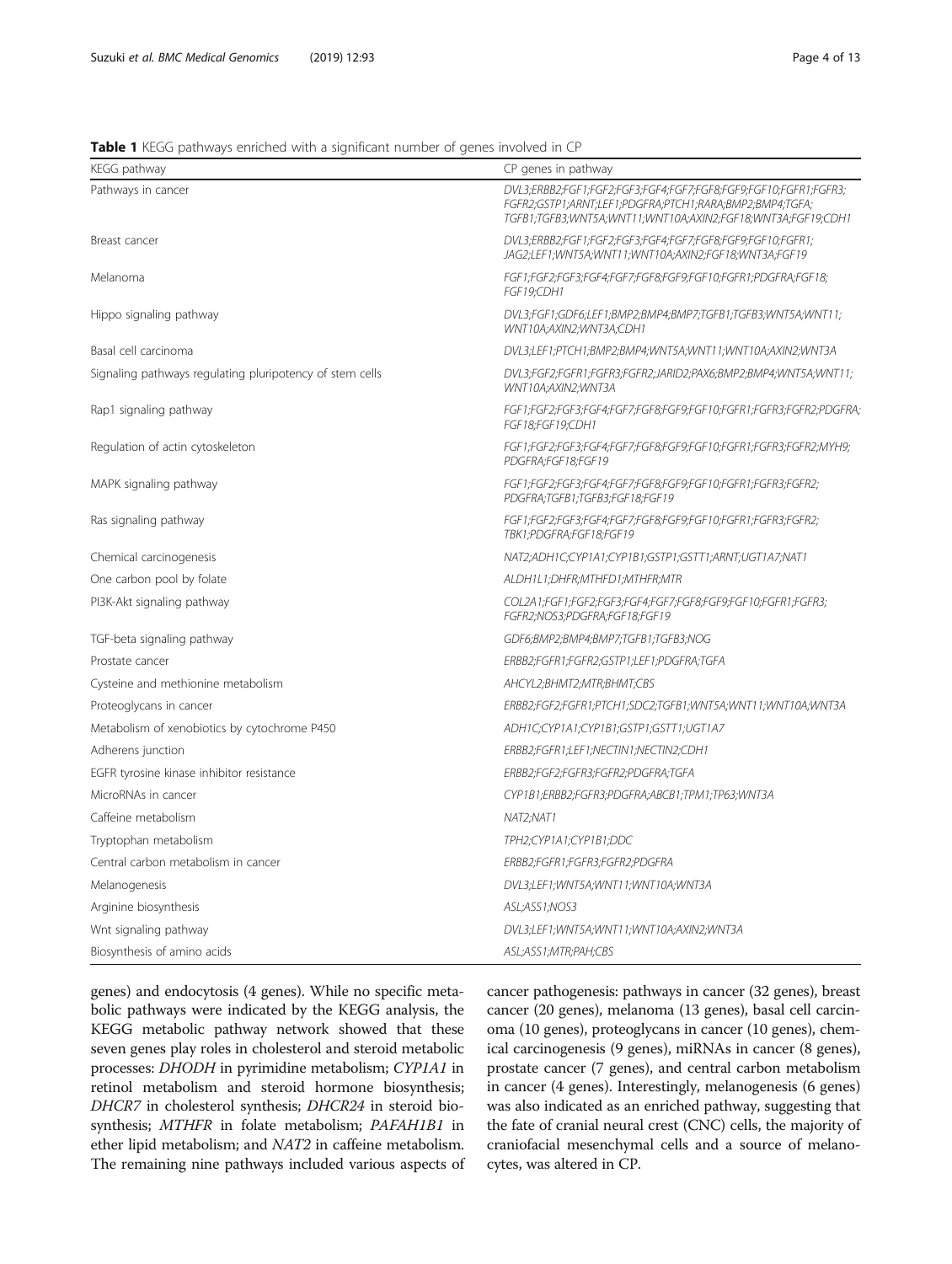#### GO functional enrichment analysis

We analyzed the CP genes from our curated list using the GO database resource to identify the enriched functional categories. The GO biological processes showed a strong association with morphogenesis: inner ear morphogenesis (10 genes), face morphogenesis (9 genes), embryonic limb morphogenesis (8 genes), branching involved in ureteric bud morphogenesis (6 genes), embryonic cranial skeleton morphogenesis (6 genes), and branching involved in salivary gland morphogenesis (5 genes). Further enriched terms emphasized development: palate development (13 genes), skeletal system development (10 genes), and pituitary gland development (6 genes) (Table [2](#page-5-0) and Additional file [6:](#page-11-0) Table S6). We also identified regionalization (30 genes) as an enriched term, suggesting that the arrangement and patterning of cells play important roles in palate development. All genes identified in our literature search were involved in development and morphogenesis.

Among the GO molecular functions terms, there was an enrichment of molecular binding: heparin binding (12 genes), fibroblast growth factor receptor binding (9 genes), and frizzled binding (7 genes) (Table [3](#page-7-0) and Additional file [6:](#page-11-0) Table S6). A total of 24 out of 104 genes (23%) were in the category of growth factor binding, growth factor receptor binding, SMAD binding, Frizzled binding, and beta-catenin binding, indicating that these molecules were directly involved in growth signaling pathway as ligands, receptors, and mediators. The remaining enriched terms in the molecular function included: chondrocyte differentiation (9 genes), osteoblast differentiation (8 genes), odontogenesis (7 genes), neural tube closure (7 genes), positive regulation of neuron differentiation (7 genes), and positive regulation of bone mineralization (6 genes). These enriched categories include downstream targets and modifiers of signaling pathways initiated by growth factors and morphogens.

Among the GO cellular components terms, several terms were enriched in the lipid bilayer components of cellular membranes and correlated with the enrichment of cholesterol and sterol metabolism as shown in the KEGG pathway analysis: extracellular region (36 genes), extracellular space (27 genes), cell surface (16 genes), and proteinaceous extracellular matrix (12 genes) (Table [4](#page-8-0) and Additional file [6:](#page-11-0) Table S6). Owing to the large number of transcription factors in our list of CP genes, transcription factor complex (10 genes) was also an enriched term. Interestingly, additional enriched terms were specific to the neuron: synapse (9 genes) and axon (6 genes). This suggests that the fate of CNC cells, a source of the central and peripheral nervous system, might be altered and that defects in nerve formation and function may cause CP in humans.

# Environmental and epigenetic factors

In addition to gene mutations, both genetic background and environmental factors influence CP prevalence. Recent studies suggest that environmental factors can regulate miRNAs that control gene expression at posttranscriptional levels [[17](#page-11-0)]. To investigate how miRNAs regulate CP genes, we conducted an enrichment analysis of known miRNAs and their targets (Table [5](#page-8-0) and Add-itional file [7:](#page-11-0) Table S7). With  $p$ -value < 0.005, our list of CP genes was significantly enriched with the targets of 18 miRNAs: hsa-miR-27a (mir-27 family; 11 CP genes), hsa-miR-27b (mir-27 family; 11 CP genes), hsa-miR-103 (mir-103 family; 8 CP genes), hsa-miR-133a (mir-133 family; 6 CP genes), hsa-miR-133b (mir-133 family; 11 CP genes), hsa-miR-148a-5p (mir-148 family; 4 CP genes), hsa-miR-203a-3p (mir-203 family; 9 CP genes), hsa-miR-300 (mir-154 family; 15 CP genes), hsa-miR-324-5p (mir-324 family; 9 CP genes), hsa-miR-374a (mir-374 family; 15 CP genes), hsa-miR-374b (mir-374 family; 15 CP genes), hsa-miR-381 (mir-154 family; 13 CP genes), hsa-miR-495 (mir-329 family; 15 CP genes), hsa-miR-3976 (unknown family; 4 CP genes), hsa-miR-4453 (unknown family; 4 CP genes), hsa-miR-4538 (unknown family; 4 CP genes), hsa-miR-4680-3p (mir-4680 family; 5 CP genes), and hsa-miR-7854-3p (unknown family; 6 CP genes). Thus, miRNAs may regulate the expression of multiple CP-associated genes and play an important role in the pathology of CP.

#### Experimental validation

The expression of target mRNAs is anti-correlated with miRNA expression [[18\]](#page-11-0). To test whether the induction of these miRNAs caused proliferation defects through the inhibition of target genes, human palatal mesenchymal cells were treated with each miRNA mimic. The mimics for either miR-133b, miR-374a-5p or miR-4680-3p significantly inhibited (reduction of more than 30% of cell number) cell proliferation in human palatal mesenchymal cells; by contrast, treatment with mimics for miR-27a-3p, miR-27b-3p, miR-203a-3p, miR-300-3p, miR-374b-5p, and miR-495-3p resulted in no proliferation defects (Fig. [2](#page-8-0) and Additional file [8:](#page-11-0) Table S8). The mimics for either miR-381-3p or miR-7854-3p slightly inhibited (an approximate reduction of 10%) cell proliferation.

To identify target genes regulated by miR-133b, miR-374a-5p, and miR-4680-3p, we conducted quantitative RT-PCR analyses for the predicted target genes (FGF1, FGFR1, GCH1, GSTP1, MLLT3, MYH9, PAX7, SMC2, STOM, SUMO1, and ZNF236 for hsa-miR-133b; ARNT, BMP2, CRISPLD1, FGFR1, JARID2, MSX1, NOG, NTN1, RHPN2, RUNX2, TNS1, WNT5A, and ZNF236 for hsamiR-374a-5p; and ERBB2, JADE1, MTHFD1, and WNT5A for hsa-miR-4680-3p) in human palatal mesenchymal cells treated with either miR-133b, miR-374a-5p, or miR-4680-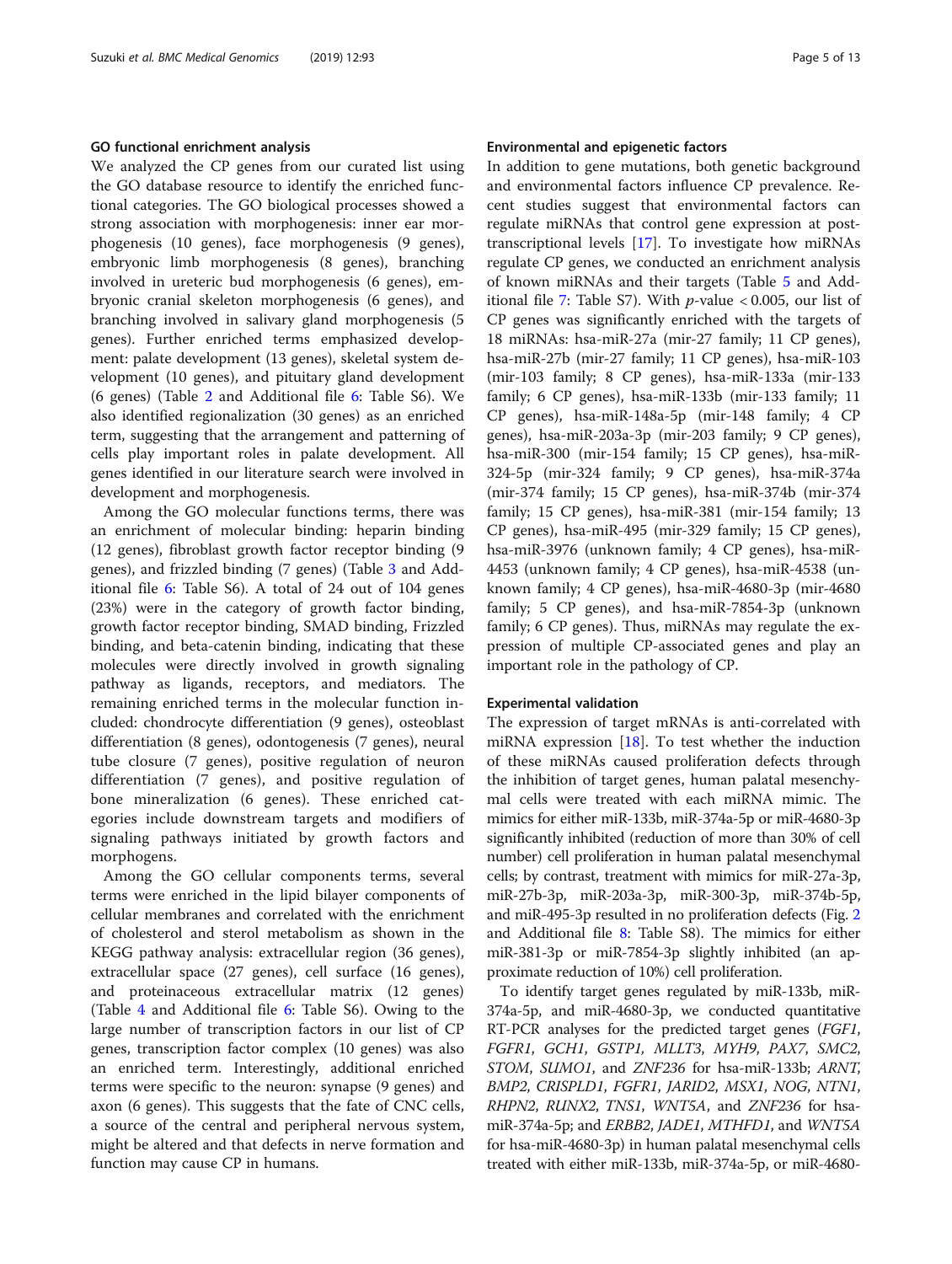# <span id="page-5-0"></span>Table 2 GO biological process terms enriched with a significant number of genes involved in CP

| GO biological process                                                | CP genes in biological process category                                                                                                                                                                                                                                                   |
|----------------------------------------------------------------------|-------------------------------------------------------------------------------------------------------------------------------------------------------------------------------------------------------------------------------------------------------------------------------------------|
| GO:0045893<br>positive regulation of transcription, DNA-templated    | WNT5A, FGF7, WNT3A, GDF6, TGFB3, PAX6, FGF10, TP63, CDH1, PAX3, TGFB1,<br>ARNT, FOXF2, BCL3, RARA, RUNX2, FGF2, BMP4, DVL3, BMP2, LEF1, TBX1, IRF6,<br>IRF7, FOXE1, TFAP2A, ROR2, PTCH1, WNT11, BMP7                                                                                      |
| GO:0014066<br>regulation of phosphatidylinositol 3-kinase signaling  | FGF19, FGFR2, FGF18, FGFR1, FGF8, FGF7, FGFR3, FGF9, ERBB2, PDGFRA, FGF10,<br>FGF1, FGF2, FGF3, FGF4                                                                                                                                                                                      |
| GO:0036092<br>phosphatidylinositol-3-phosphate biosynthetic process  | FGF19, FGFR2, FGF18, FGFR1, FGF8, FGF7, FGFR3, FGF9, FGF10, FGF1, FGF2,<br>FGF3, FGF4                                                                                                                                                                                                     |
| GO:0046854<br>phosphatidylinositol phosphorylation                   | FGF19, FGFR2, FGF18, FGFR1, FGF8, FGF7, FGFR3, FGF9, ERBB2, PDGFRA, FGF10,<br>FGF1, FGF2, FGF3, FGF4                                                                                                                                                                                      |
| GO:0008543<br>fibroblast growth factor receptor signaling pathway    | FGF19, FGFR2, FGF18, FGFR1, FGF8, FGF7, FGFR3, FGF9, FGF10, UBB, FGF1,<br>FGF2, FGF3, FGF4                                                                                                                                                                                                |
| GO:0048015<br>phosphatidylinositol-mediated signaling                | FGF19, FGFR2, FGF18, FGFR1, FGF8, FGF7, FGFR3, FGF9, ERBB2, PDGFRA, FGF10,<br>FGF1, FGF2, FGF3, FGF4                                                                                                                                                                                      |
| GO:0060021<br>palate development                                     | WNT5A, SUMO1, MSX1, GABRB3, WNT3A, FOXF2, TGFB3, LEF1, TFAP2A, COL2A1,<br>WNT11, VAX1, COL11A2                                                                                                                                                                                            |
| GO:0018108<br>peptidyl-tyrosine phosphorylation                      | FGFR2, FGF18, FGFR1, FGF8, FGF7, FGFR3, FGF9, RYK, ERBB2, PDGFRA, FGF10,<br>ROR2, FGF1, FGF2, FGF3, FGF4                                                                                                                                                                                  |
| GO:0045944                                                           | FGFR2, WNT5A, NOG, TBK1, WNT3A, TGFB3, PAX6, FGF10, TP63, PAX3, GREM1,<br>positive regulation of transcription from RNA polymerase II promoter TGFB1, ARNT, JADE1, PAX9, PAX7, FOXF2, BCL3, RARA, FGF1, FGF2, FGF4, BMP4,<br>BMP2, MAFB, LEF1, GRHL3, TBX1, MSX1, IRF7, TFAP2A, UBB, BMP7 |
| GO:0051781<br>positive regulation of cell division                   | FGFR2, FGF8, FGF7, FGF9, TGFB3, TGFA, FGF1, FGF2, TGFB1, FGF3, FGF4                                                                                                                                                                                                                       |
| GO:0042475<br>odontogenesis of dentin-containing tooth               | BMP4, BMP2, MSX1, JAG2, TP63, LEF1, FGF10, TBX1, BMP7, RUNX2, FGF4                                                                                                                                                                                                                        |
| GO:0050679<br>positive regulation of epithelial cell proliferation   | FGFR2, BMP4, NOG, FGF7, FGF9, ERBB2, TGFA, FGF10, TBX1, FGF1, TGFB1                                                                                                                                                                                                                       |
| GO:0008284<br>positive regulation of cell proliferation              | FGFR2, FGF19, FGFR1, FGF18, FGF8, FGF7, FGFR3, FGF9, WNT3A, LEF1, TBX1,<br>GREM1, NTN1, TGFB1, PDGFRA, TGFA, RARA, FGF1, FGF2, RUNX2, FGF3, FGF4                                                                                                                                          |
| GO:0060325<br>face morphogenesis                                     | NOG, MSX1, CRISPLD1, PAX9, CRISPLD2, TGFB3, LEF1, TBX1, TGFB1                                                                                                                                                                                                                             |
| GO:0000165<br>MAPK cascade                                           | FGFR2, FGF19, FGFR1, FGF18, FGF8, FGFR3, FGF7, FGF9, ERBB2, FGF10, TGFB1,<br>PDGFRA, UBB, FGF1, FGF2, FGF3, FGF4                                                                                                                                                                          |
| GO:0001837<br>epithelial to mesenchymal transition                   | FGFR2, WNT5A, BMP2, NOG, FOXF2, LEF1, WNT11, BMP7, TGFB1                                                                                                                                                                                                                                  |
| GO:0042472<br>inner ear morphogenesis                                | FGFR2, FGFR1, MAFB, FGF9, WNT3A, TFAP2A, ROR2, COL2A1, TBX1, NTN1                                                                                                                                                                                                                         |
| GO:0002062<br>chondrocyte differentiation                            | BMP4, FGFR1, BMP2, FGFR3, FGF9, COL2A1, COL11A2, RUNX2, TGFB1                                                                                                                                                                                                                             |
| GO:0008285<br>negative regulation of cell proliferation              | BMP4, BMP2, CYP1B1, JARID2, TGFB3, FGF10, BRIP1, TIMP2, TGFB1, MSX1, IRF6,<br>ROR2, TFAP2A, NOS3, RARA, AXIN2, BMP7, FGF2                                                                                                                                                                 |
| GO:0070374<br>positive regulation of ERK1 and ERK2 cascade           | FGF19, FGFR2, BMP4, FGF18, BMP2, FGF8, FGFR3, PDGFRA, FGF10, FGF1, FGF2,<br>TGFB1, FGF4                                                                                                                                                                                                   |
| GO:0042060<br>wound healing                                          | WNT5A, NOG, ERBB2, PDGFRA, TGFB3, TGFA, FGF10, GRHL3, FGF2, TPM1                                                                                                                                                                                                                          |
| GO:0001759<br>organ induction                                        | BMP4, FGFR1, FGF8, FGF10, FGF1, FGF2                                                                                                                                                                                                                                                      |
| GO:0030326<br>embryonic limb morphogenesis                           | FGFR1, FGF9, TP63, LEF1, PTCH1, SP8, GREM1, BMP7                                                                                                                                                                                                                                          |
| GO:0045892<br>negative regulation of transcription, DNA-templated    | WNT5A, BMP4, BMP2, JARID2, TBX22, LEF1, TP63, GREM1, TGFB1, SUMO1, PAX9,<br>FOXF2, FOXE1, BCL3, TFAP2A, WNT11, RARA, BMP7, RUNX2                                                                                                                                                          |
| GO:0090090<br>negative regulation of canonical Wnt signaling pathway | WNT5A, JADE1, DVL3, BMP2, NOG, ROR2, LEF1, WNT11, UBB, GREM1, AXIN2, MLLT3                                                                                                                                                                                                                |
| GO:0042476<br>odontogenesis                                          | FGFR2, BMP4, WNT10A, FGF8, PAX9, TGFB3, AXIN2                                                                                                                                                                                                                                             |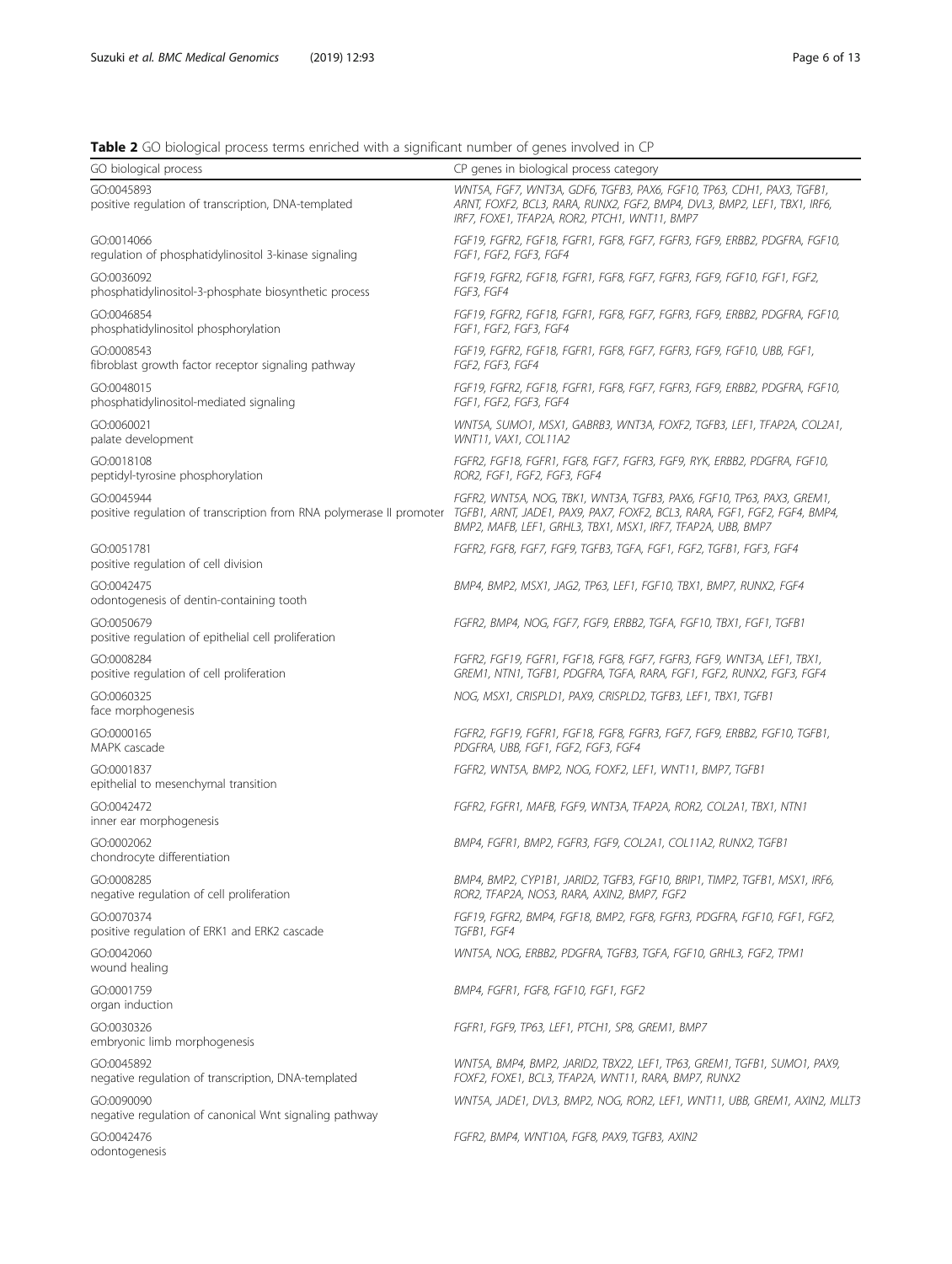# Table 2 GO biological process terms enriched with a significant number of genes involved in CP (Continued)

| <b>Table 2</b> OO DIOIOGICAL DIOCESS tEHTIS EHIICHEU WILH A SIGHIIICAHT HUHIDEL OF GEHES IHVOIVEU IH CH (COMMACU) |                                                                                                                                           |
|-------------------------------------------------------------------------------------------------------------------|-------------------------------------------------------------------------------------------------------------------------------------------|
| GO biological process                                                                                             | CP genes in biological process category                                                                                                   |
| GO:0043547<br>positive regulation of GTPase activity                                                              | FGFR2, FGF19, DVL3, FGFR1, FGF18, FGF8, FGFR3, FGF7, FGF9, ERBB2, FGF10,<br>GRHL3, ARHGAP29, PDGFRA, WNT11, AXIN2, FGF1, FGF2, FGF3, FGF4 |
| GO:0009086<br>methionine biosynthetic process                                                                     | MTHFD1, BHMT2, MTR, BHMT, MTRR                                                                                                            |
| GO:0042487<br>regulation of odontogenesis of dentin-containing tooth                                              | BMP4, WNT10A, BMP2, FGF8, RUNX2                                                                                                           |
| GO:0030509<br>BMP signaling pathway                                                                               | BMP4, BMP2, NOG, FGF8, GDF6, ROR2, LEF1, BMP7, RUNX2                                                                                      |
| GO:0001701<br>in utero embryonic development                                                                      | FGFR2, FGFR1, BMP2, NOG, MSX1, WNT3A, TGFB3, JAG2, PTCH1, NOS3,<br>MYH9, TPM1                                                             |
| GO:0043410<br>positive regulation of MAPK cascade                                                                 | FGFR2, FGFR1, BMP2, FGFR3, RYK, FGF9, FGF10, TBX1, TIMP2                                                                                  |
| GO:0046655<br>folic acid metabolic process                                                                        | MTHFD1, MTHFR, ALDH1L1, DHFR, SLC19A1, MTRR                                                                                               |
| GO:0042493<br>response to drug                                                                                    | DVL3, MTHFR, FGF8, CYP1A1, ASS1, SLC6A4, TGFA, CDH1, PTCH1, ABCB1,<br>ABCA1, TIMP2, GAD1, TGFB1                                           |
| GO:0010628<br>positive regulation of gene expression                                                              | WNT10A, BMP2, NOG, FGF8, FGF9, WNT3A, ERBB2, SLC6A4, PAX6, TFAP2A,<br>LEF1, WNT11, TGFB1                                                  |
| GO:0003148<br>outflow tract septum morphogenesis                                                                  | FGFR2, BMP4, DVL3, FGF8, TBX1, RARA                                                                                                       |
| GO:0001501<br>skeletal system development                                                                         | FGFR1, BMP2, NOG, FGFR3, TCOF1, JAG2, TP63, COL2A1, COL11A2, BMP7                                                                         |
| GO:0001525<br>angiogenesis                                                                                        | FGFR2, FGFR1, FGF18, CYP1B1, FGF9, TGFA, FGF10, TBX1, NOS3, STAB2,<br>FGF1, MYH9                                                          |
| GO:0060445<br>branching involved in salivary gland morphogenesis                                                  | FGFR2, FGFR1, FGF8, FGF7, BMP7                                                                                                            |
| GO:0045165<br>cell fate commitment                                                                                | FGFR2, WNT5A, WNT10A, BMP2, FGF8, ROR2, WNT11                                                                                             |
| GO:0002053<br>positive regulation of mesenchymal cell proliferation                                               | FGFR2, WNT5A, FGFR1, FGF9, TP63, TBX1                                                                                                     |
| GO:0031069<br>hair follicle morphogenesis                                                                         | FGFR2, WNT10A, FGF7, FOXE1, TP63, FGF10                                                                                                   |
| GO:0000122<br>negative regulation of transcription from RNA polymerase II<br>promoter                             | BMP4, FGFR2, FGFR1, NOG, BMP2, JARID2, FGF9, TBX22, PAX6, LEF1, TP63,<br>VAX1, TGFB1, MSX1, IRF7, FOXE1, TFAP2A, PTCH1, RARA, UBB         |
| GO:0021983<br>pituitary gland development                                                                         | BMP4, NOG, MSX1, PAX6, FGF10, CDH1                                                                                                        |
| GO:0048701<br>embryonic cranial skeleton morphogenesis                                                            | FGFR2, BMP4, PDGFRA, TFAP2A, TBX1, RUNX2                                                                                                  |
| GO:0001934<br>positive regulation of protein phosphorylation                                                      | FGF19, BMP4, DVL3, BMP2, WNT3A, ERBB2, TBX1, AXIN2, TGFB1                                                                                 |
| GO:0032355<br>response to estradiol                                                                               | ASS1, SLC6A4, FGF10, PTCH1, RARA, BMP7, TGFB1, GSTP1                                                                                      |
| GO:0030501<br>positive regulation of bone mineralization                                                          | BMP4, BMP2, TGFB3, TFAP2A, BMP7, TGFB1                                                                                                    |
| GO:0060395<br>SMAD protein signal transduction                                                                    | BMP4, BMP2, GDF6, TGFB3, ROR2, BMP7, TGFB1                                                                                                |
| GO:0043066<br>negative regulation of apoptotic process                                                            | BMP4, WNT5A, TP63, LEF1, GREM1, MSX1, PAX7, TGFA, BCL3, TFAP2A, RARA,<br>WNT11, UBB, GSTP1, FGF4                                          |
| GO:0001657<br>ureteric bud development                                                                            | FGFR2, BMP4, FGFR1, RARA, BMP7, TGFB1                                                                                                     |
| GO:0001649<br>osteoblast differentiation                                                                          | BMP4, BMP2, NOG, FGF9, WNT3A, LEF1, WNT11, RUNX2                                                                                          |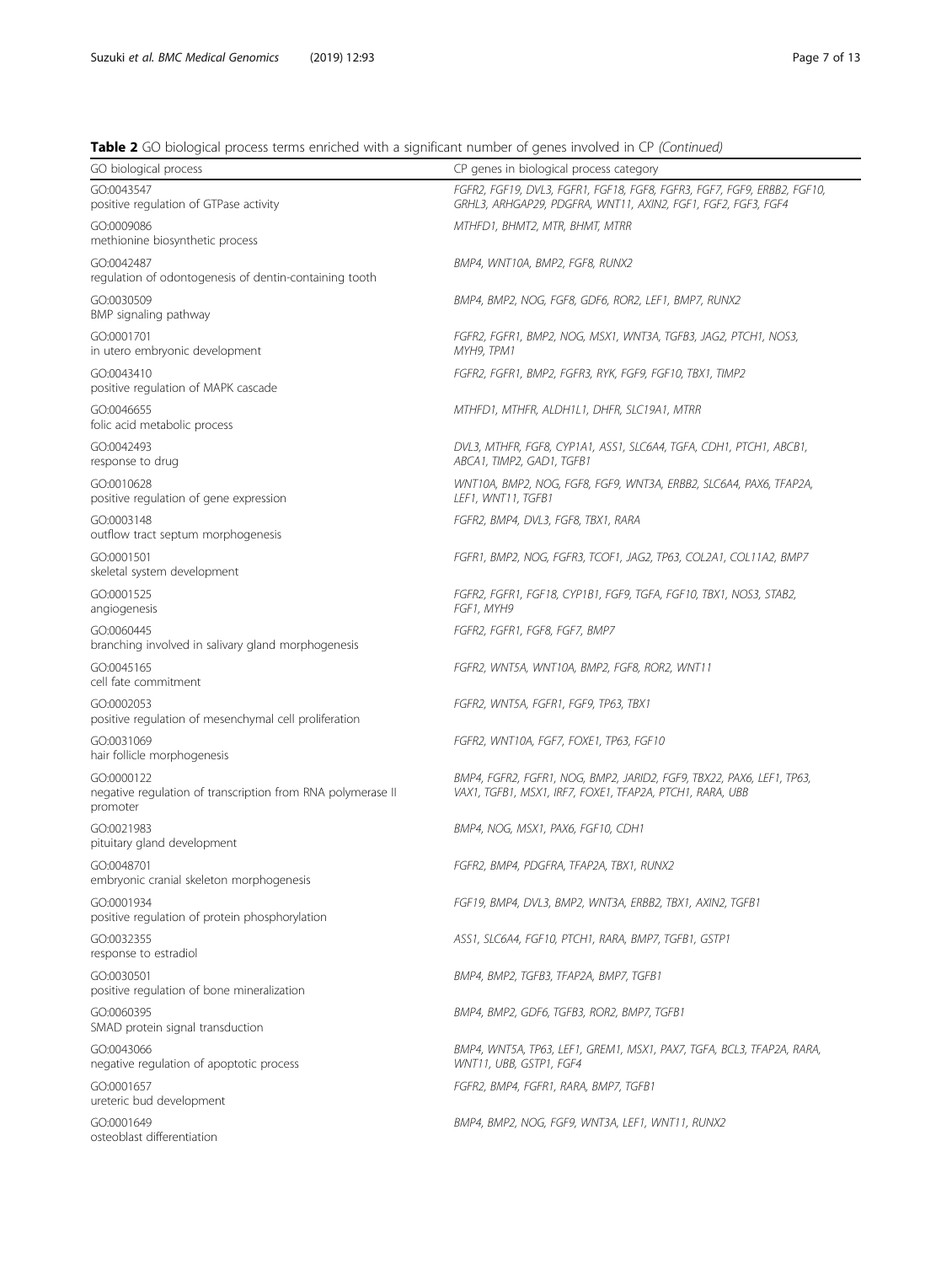<span id="page-7-0"></span>Table 2 GO biological process terms enriched with a significant number of genes involved in CP (Continued)

| GO biological process                                                                   | CP genes in biological process category          |
|-----------------------------------------------------------------------------------------|--------------------------------------------------|
| GO:0071300<br>cellular response to retinoic acid                                        | WNT5A, WNT3A, SLC6A4, TBX1, RARA, WNT11, ABCA1   |
| GO:0001658<br>branching involved in ureteric bud morphogenesis                          | BMP4, BMP2, FGF8, PTCH1, GREM1, FGF2             |
| GO:0000187<br>activation of MAPK activity                                               | WNT5A, BMP2, TGFB3, TGFA, FGF10, UBB, FGF1, FGF2 |
| GO:0048762<br>mesenchymal cell differentiation                                          | FGFR2, FGFR1, BMP2, BMP7                         |
| GO:0030324<br>lung development                                                          | FGFR2, WNT5A, FGF18, CRISPLD2, NOS3, FGF1, FGF2  |
| GO:0001843<br>neural tube closure                                                       | MTHFD1, BMP4, NOG, GRHL3, PTCH1, RARA, TGFB1     |
| GO:0045666<br>positive regulation of neuron differentiation                             | BMP4, FGFR1, BMP2, GDF6, RARA, TIMP2, BMP7       |
| GO:0010862<br>positive regulation of pathway-restricted SMAD protein<br>phosphorylation | BMP4, BMP2, GDF6, TGFB3, BMP7, TGFB1             |

3p. PAX6 and TGFA were excluded from the gene expression experiments because Pax6 is expressed only in the cephalic ectoderm [\[19\]](#page-11-0) and TGFA is expressed at the medial edge epithelium of the fusing palatal shelves [[20](#page-11-0), [21](#page-11-0)]. The expression of ERBB2, JADE1, MTHFD1 and WNT5A was significantly downregulated in cultured

Table 3 GO molecular function terms enriched with a significant number of genes involved in CP

| GO molecular function                                                        | CP genes in molecular function category                                                                               |
|------------------------------------------------------------------------------|-----------------------------------------------------------------------------------------------------------------------|
| GO:0046934<br>phosphatidylinositol-4,5-<br>bisphosphate 3-kinase<br>activity | FGF19, FGFR2, FGF18, FGFR1, FGF8, FGF7,<br>FGFR3, FGF9, ERBB2, PDGFRA, FGF10, FGF1,<br>FGF2, FGF3, FGF4               |
| GO:0016303                                                                   | FGF19, FGFR2, FGF18, FGFR1, FGF8, FGF7,                                                                               |
| 1-phosphatidylinositol-3-                                                    | FGFR3, FGF9, FGF10, FGF1, FGF2, FGF3,                                                                                 |
| kinase activity                                                              | FGF4                                                                                                                  |
| GO:0008083<br>growth factor activity                                         | BMP4, FGF19, FGF18, BMP2, FGF8, FGF7,<br>FGF9, GDF6, JAG2, TGFB3, FGF10, TGFB1,<br>TGFA, FGF1, BMP7, FGF2, FGF3, FGF4 |
| GO:0005088                                                                   | FGF19, FGFR2, FGF18, FGFR1, FGF8, FGF7,                                                                               |
| Ras guanyl-nucleotide                                                        | FGFR3, FGF9, ERBB2, PDGFRA, FGF10, FGF1,                                                                              |
| exchange factor activity                                                     | FGF2, FGF3, FGF4                                                                                                      |
| GO:0005104<br>fibroblast growth factor<br>receptor binding                   | FGF19, FGF8, FGF7, FGF9, FGF10, FGF1, FGF2,<br>FGF3, FGF4                                                             |
| GO:0004713                                                                   | FGFR2, FGF18, FGFR1, FGF8, FGF7, FGFR3,                                                                               |
| protein tyrosine kinase                                                      | FGF9, RYK, ERBB2, FGF10, FGF1, FGF2, FGF3,                                                                            |
| activity                                                                     | FGF4                                                                                                                  |
| GO:0008201                                                                   | FGFR2, BMP4, FGFR1, FGF7, CRISPLD2, FGF9,                                                                             |
| heparin binding                                                              | FGF10, PTCH1, FGF1, BMP7, FGF2, FGF4                                                                                  |
| GO:0005109                                                                   | WNT5A, DVL3, WNT10A, RYK, WNT3A, ROR2,                                                                                |
| frizzled binding                                                             | WNT11                                                                                                                 |
| GO:0042803                                                                   | FGFR2, FGFR1, NOG, GDF6, SLC6A4, NECTIN1,                                                                             |
| protein homodimerization                                                     | NECTIN2, TBX1, MYH9, MID1, TGFB1, GCH1,                                                                               |
| activity                                                                     | UGT1A7, STOM, PDGFRA, TFAP2A, PCYT1A, CBS                                                                             |

human palatal mesenchymal cells treated with miR-4680- 3p mimic (Fig. [3](#page-9-0)a). To further evaluate the anticorrelation of miRNAs and target genes, we treated cells with a miR-4680-3p inhibitor and found that expression of ERBB2 and MTHFD1 was significantly upregulated (Fig. [3b](#page-9-0)). Therefore, these results indicate that ERBB2 and MTHFD1 are downstream target genes of miR-4680-3p in cultured human palate cells.

Next, we investigated the downstream target genes of miR-374a-5p. We found that expression of ARNT, BMP2, CRISPLD1, FGFR2, JARID2, MSX1, NOG, RUNX2, WNT5A, and ZNF236 was significantly downregulated in cultured cells treated with miR-374a-5p mimic (Fig. [4](#page-9-0)a). By contrast, a miR-374a-5p inhibitor induced the expression of CRISPLD1, FGFR2, JARID2, MSX1, TNS1, and ZNF236 (Fig. [4b](#page-9-0)). Therefore, these results indicate that miR-374a-5p can regulate the expression of CRISPLD1, FGFR2, JARID2, MSX1, and ZNF236 in a dose-dependent manner in cultured human palate cells.

Lastly, we assessed the predicted miR-133b downstream target genes. We found that expression of FGFR1, GCH1, PAX7, SMC2, and SUMO1 was significantly downregulated in cultured cells treated with miR-133b mimic (Fig. [5a](#page-10-0)), but expression of GCH1, MLLT3, PAX7, STOM2 and ZNF236 was significantly increased with a miR-133b inhibitor (Fig. [5](#page-10-0)b). These results indicate that miR-133b can regulate the expression of GCH1 and PAX7 in a dose-dependent manner in cultured human palate cells. Taken together, our experimental results provide proof of function for some of the predicted target genes (ERBB2 and MTHFD1 for miR-4680-3p; CRISPLD1, FGFR2, JARID2, MSX1, and ZNF236 for miR-374a-5p; and GCH1 and PAX7 for miR-133b) in cultured human palate cells.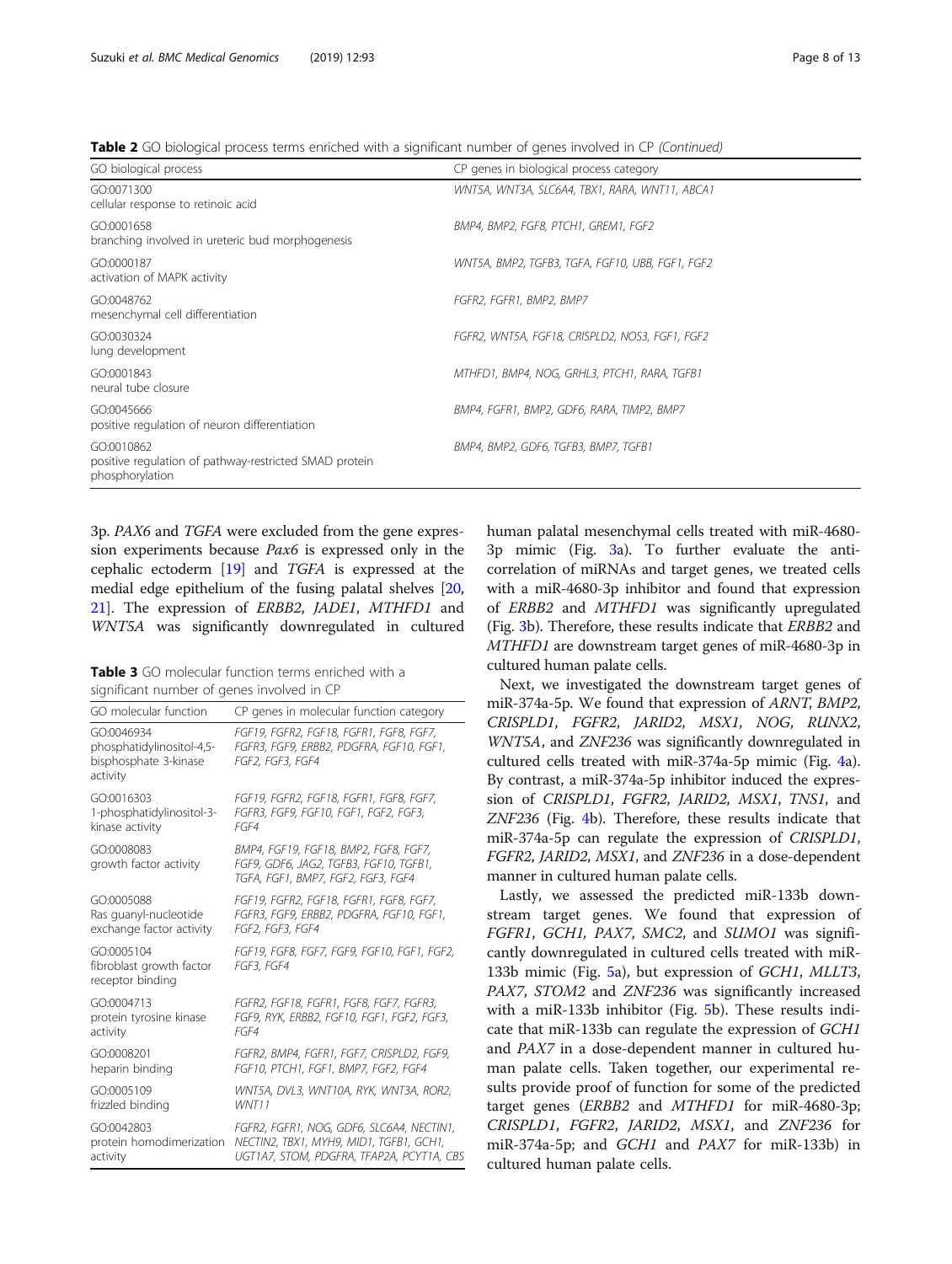<span id="page-8-0"></span>Table 4 GO cellular component terms enriched with a significant number of genes involved in CP

| GO cellular component                               | CP genes in cellular component category                                                                                                                                                                                                                                        |
|-----------------------------------------------------|--------------------------------------------------------------------------------------------------------------------------------------------------------------------------------------------------------------------------------------------------------------------------------|
| GO:0005576<br>extracellular region                  | FGF19, FGFR2, WNT5A, FGF18, FGFR1, FGF8,<br>NOG, FGFR3, FGF7, FGF9, WNT3A, GDF6,<br>TGFB3, FGF10, COL2A1, CDH1, MMP3, TIMP2,<br>TGFB1, CRISPLD1, CRISPLD2, COL11A2, FGF1,<br>PRSS35. FGF2. FGF3. FGF4. BMP4. WNT10A.<br>BMP2, NECTIN1, TCN2, NTN1, WNT11, WDR1,<br><b>BMP7</b> |
| GO:0005615<br>extracellular space                   | WNT5A, FGF18, FGF8, NOG, FGF9, GDF6,<br>WNT3A, TGFB3, FGF10, COL2A1, GREM1,<br>TIMP2, MMP3, TGFB1, SERPINA6, TGFA, FGF1,<br>FGF2, BMP4, WNT10A, BMP2, TCN2, STOM,<br>WNT11. UBB. BMP7. GSTP1                                                                                   |
| GO:0005578<br>proteinaceous extracellular<br>matrix | WNT5A, BMP4, WNT10A, CRISPLD2, WNT3A,<br>WNT11, COL11A2, FGF1, TIMP2, MMP3,<br>TGFB1. MMP25                                                                                                                                                                                    |
| GO:0009986<br>cell surface                          | WNT5A, FGFR2, BMP2, FGFR3, WNT3A, TGFB3,<br>FGF10, NECTIN2, ABCB1, GREM1, TIMP2,<br>TGFB1. SDC2. TNS1. TGFA. RARA                                                                                                                                                              |

Table 5 miRNA families that target a motif in a significant number of genes involved in CP

| miRNA           | CP genes with target MOTIF                                                                           |
|-----------------|------------------------------------------------------------------------------------------------------|
| hsa-miR-300     | ABCA1;CRISPLD1;FGF7;FGFR2;FOXF2;GABRB3;GAD1;<br>JAG2;LEF1;MID1;MLLT3;PTCH1;WNT5A;CRISPLD2;<br>GRFM1  |
| hsa-miR-381     | ABCA1;CRISPLD1;FGF7;FGFR2;FOXF2;GABRB3;GAD1;<br>JAG2;LEF1;MID1;MLLT3;PTCH1;WNT5A                     |
| hsa-miR-495     | ARNT;BMP2;CYP1B1;FGF1;FGF19;FGF7;GAD1;JAG2;<br>MLLT3;NTN1;PRSS35;PTCH1;RUNX2;SUMO1;VAX1              |
| hsa-miR-374a    | ARNT;BMP2;CRISPLD1;FGFR2;JARID2;MSX1;NOG;<br>NTN1;PAX6;RHPN2;RUNX2;TGFA;TNS1;WNT5A;<br><b>ZNF236</b> |
| hsa-miR-374b    | ARNT;BMP2;CRISPLD1;FGFR2;JARID2;MSX1;NOG;<br>NTN1;PAX6;RHPN2;RUNX2;TGFA;TNS1;WNT5A;<br>ZNF236        |
| hsa-miR-4680-3p | ERBB2;JADE1;MTHFD1;TBK1;WNT5A                                                                        |
| hsa-miR-203a-3p | CDH1;FGF2;GREM1;PAX6;RUNX2;STOM;SUMO1;<br>TBK1;TP63                                                  |
| hsa-miR-7854-3p | BRIP1;CBS;CRISPLD2;FGF19;FGFR1;MSX1                                                                  |
| hsa-miR-133b    | FGF1;FGFR1;GCH1;MLLT3;MYH9;PAX7;SMC2;STOM;<br>SUMO1:ZNF236:GSTP1                                     |
| hsa-miR-27a     | ABCA1;BCL3;GABRB3;GCH1;GDF6;GREM1;MN1;PAX9;<br>PDGFRA:RARA:SUMO1                                     |
| hsa-miR-27b     | ABCA1;BCL3;GABRB3;GCH1;GDF6;GREM1;MN1;PAX9;<br>PDGFRA;RARA;SUMO1                                     |
| hsa-miR-4453    | CBS;MYH9;RYK;SP8                                                                                     |
| hsa-miR-4538    | CBS;MYH9;RYK;SP8                                                                                     |
| hsa-miR-103     | AXIN2;FGF2;FGF7;FGFR2;GAD1;MYH9;TPM1;WNT3A                                                           |
| hsa-miR-133a    | FGF1;GCH1;MLLT3;MYH9;SUMO1;ZNF236                                                                    |
| hsa-miR-148a-5p | ABCA1;CRISPLD2;CYP1B1;TNS1                                                                           |
| hsa-miR-324-5p  | GDF6;RUNX2;SLC6A4;ARNT;ASS1;CBS;MTHFD1;PAX3;<br>TCOF1                                                |
| hsa-miR-3976    | AHCYL2;CYP1B1;GDF6;WDR1                                                                              |



# **Discussion**

CP-associated genes were grouped based on their common features through GO and KEGG analyses. As expected, most of the pathways highlighted have been shown to be involved in the growth and development process. For example, in the top enriched pathways, the MAPK pathway regulated by growth factors (e.g. hedgehog, TGFβ, and WNT) can regulate a wide variety of cellular functions crucial for palatogenesis, including cell proliferation and differentiation [\[22\]](#page-11-0). The GO term annotation showed that the transcription process is the most significantly enriched (67%). This suggests that transcription factors regulated by cellular pathways that control the growth and fusion of the palatal shelves are crucial for palate development. For example, loss of TGFβ receptor type II (Tgfbr2) results in ectopic p38 MAPK activation and altered gene expression of  $Adc$ y2 and  $Pde4b$ , which regulate lipid metabolism and cause CP in mice [\[23\]](#page-11-0). In the enriched cellular component terms, we identified a focus on membranes and other structures dependent on lipids and lipid bilayers for their structure and function. Six genes in the CP gene list were involved in the cilium: GLI2, GLI3, KIF7, OFD1, PAFAH1B1, and WDR19. GLI2 and GLI3 locate in the primary cilium and translocate into the nuclei upon binding of hedgehog ligands to activate and/or inactivate hedgehog signaling [\[24,](#page-11-0) [25](#page-11-0)]. KIF7 is a motor protein in all cilia that regulates hedgehog signaling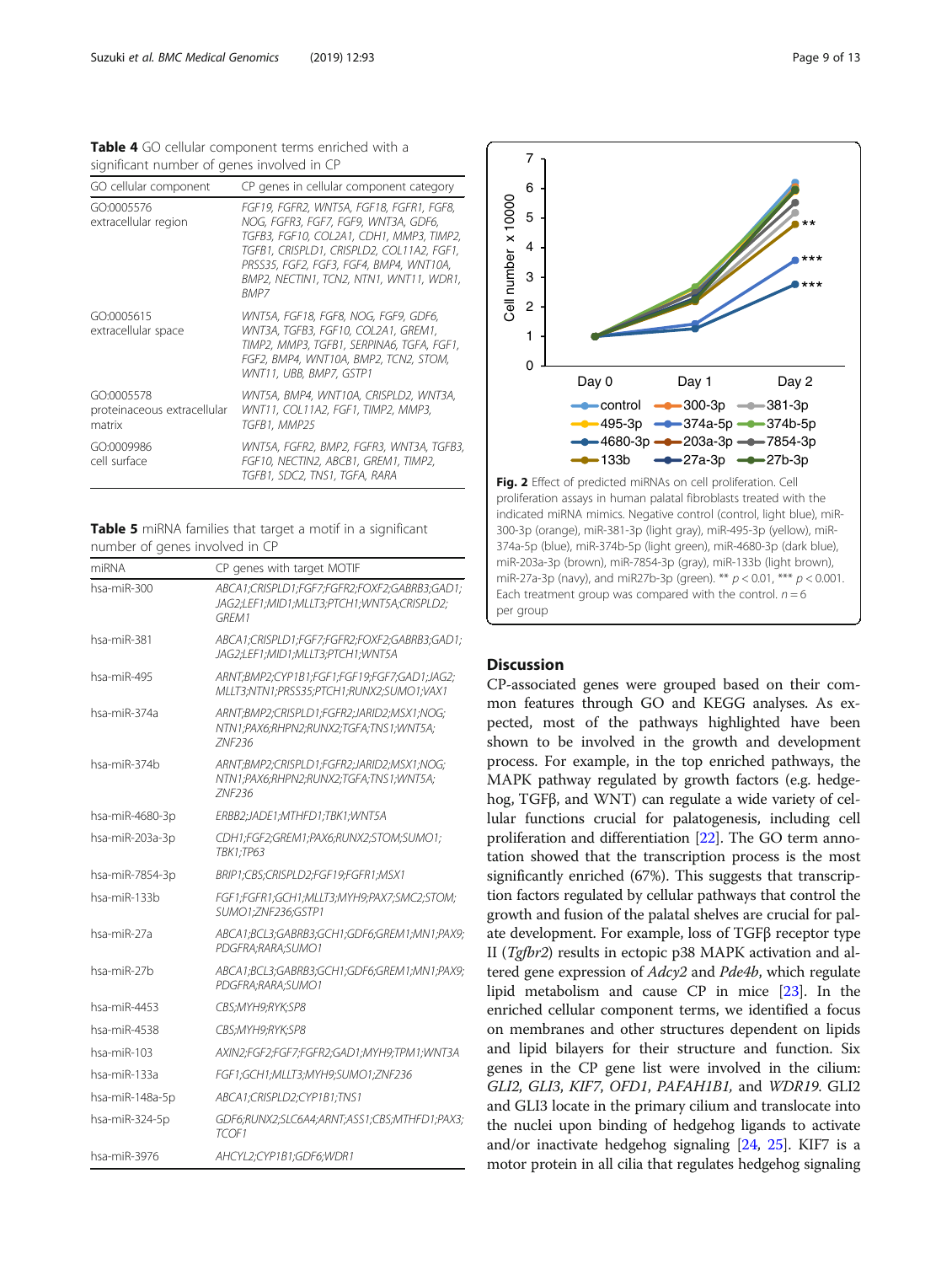<span id="page-9-0"></span>

[[26](#page-11-0)–[28\]](#page-11-0), and OFD1 and WDR19 localize around the basal body at the base of cilia [[29](#page-11-0)–[31\]](#page-12-0). PAFAH1B1 is a regulator of the dynein motor proteins that traffic molecules back down the cilium [\[32](#page-12-0)–[34\]](#page-12-0). Thus, the accumulating evidences indicate that primary cilia contain abundant

hedgehog receptors and mediators, and that they regulate hedgehog signaling activity.

In non-syndromic CP, maternal environmental factors most likely increase the risk of CP with a link to some single-nucleotide polymorphisms (SNPs), while these



blue) or miR-374a-5p mimic (orange). \*  $p < 0.05$ , \*\*  $p < 0.01$ , \*\*\*  $p < 0.001$ . Each treatment group was compared with the control. n = 6 per group. **b** Quantitative RT-PCR for the indicated genes after treatment with negative control (light blue) or miR-374a-5p inhibitor (light green). \*  $p < 0.05$ , \*\*  $p < 0.01$ , \*\*\*  $p < 0.001$ . Each treatment group was compared with the control.  $n = 6$  per group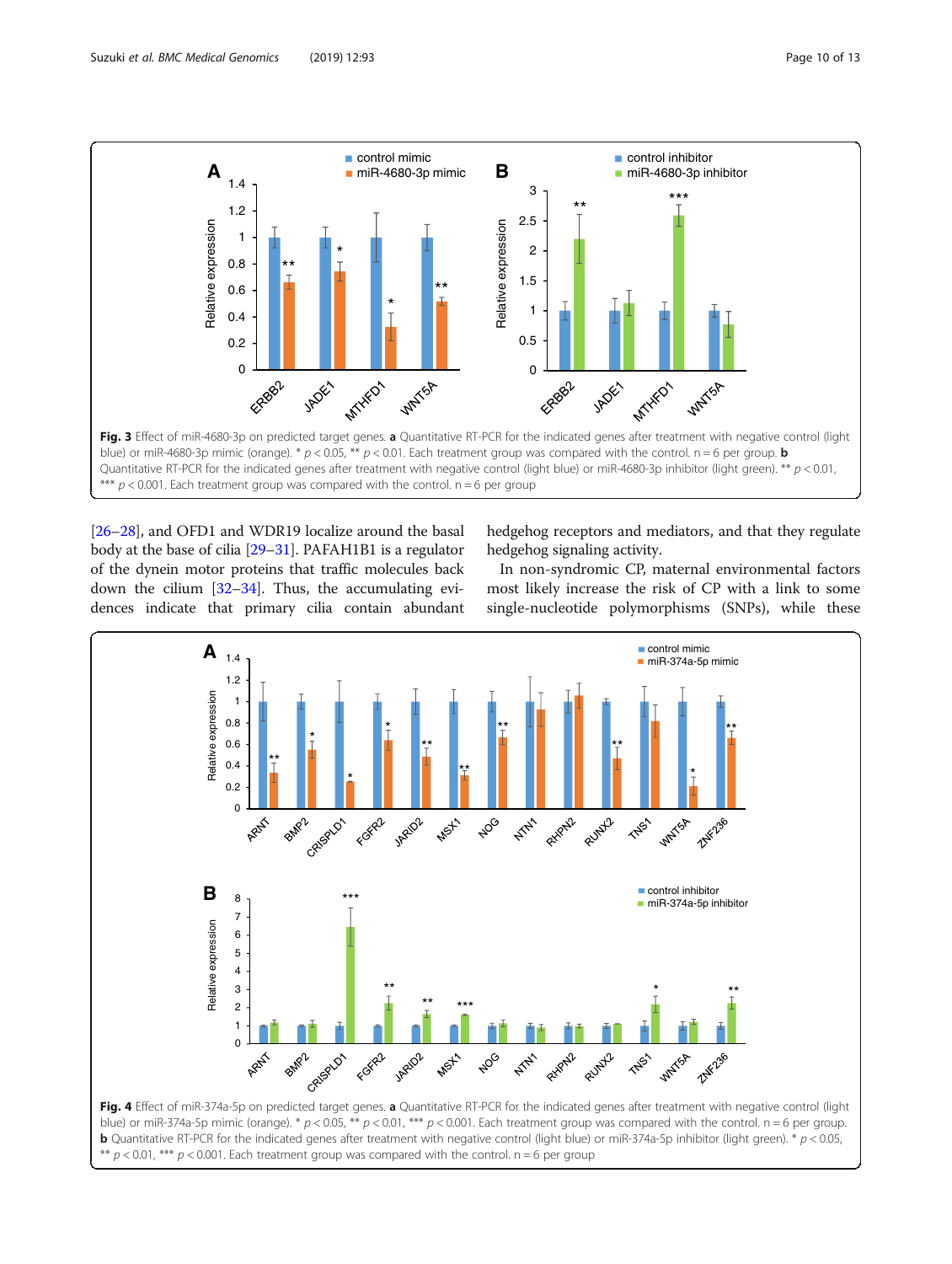<span id="page-10-0"></span>

SNPs alone do not achieve genome-wide significance. For example, SNPs in GSTP1, TBK1 and ZNF236 seem to be associated with a higher risk of CP with maternal smoking [\[35](#page-12-0), [36](#page-12-0)]. Similarly, SNPs in *MLLT3* and *SMC2* seem to increase CP risk with alcohol consumption during the peri-conceptual period [\[35](#page-12-0)]. Importantly, smoking and alcohol consumption, which are associated not only with cancer but also with other diseases, alter miRNA expression in the serum and cells [[37](#page-12-0)–[41](#page-12-0)]. During development, maternal alcohol consumption directly influences miRNA expression in mice and zebrafish [[42](#page-12-0)–[44](#page-12-0)]. Recent studies suggest that miRNAs may pass through the placenta from mothers to embryos to directly regulate embryogenesis [[45,](#page-12-0) [46\]](#page-12-0). In this study, we found that some CP genes are regulated by multiple miRNAs, two miRNAs for GSTP1, 26 miRNAs for MLLT3, 29 miRNAs for SMC2, 22 miRNAs for TBK1, and 56 miRNAs for ZNF236. These CP genes may have a higher chance of being altered by environmental factors.

#### Conclusions

Our computational analyses have predicted the possible roles and mechanisms of miRNAs altered by environmental factors in CP. Overexpression of miR-374a, miR-4680, and miR-133b suppresses cell proliferation through the regulation of their target genes in cultured HEPM cells. While this systematic review shows much strength in the collection of CP-associated genes, it presents some limitations in the identification of causative genes due to the complex etiology of CP (e.g. genes not specific to CP, CP that is a part of syndromic features, no complete penetrance, secondary CP affected by other craniofacial anomalies).

# Additional files

[Additional file 1:](https://doi.org/10.1186/s12920-019-0546-z) Table S1. PCR primer sets used in this study. (XLSX 12 kb)

[Additional file 2:](https://doi.org/10.1186/s12920-019-0546-z) Table S2. Gene mutations found in cases of human CP. (PDF 704 kb)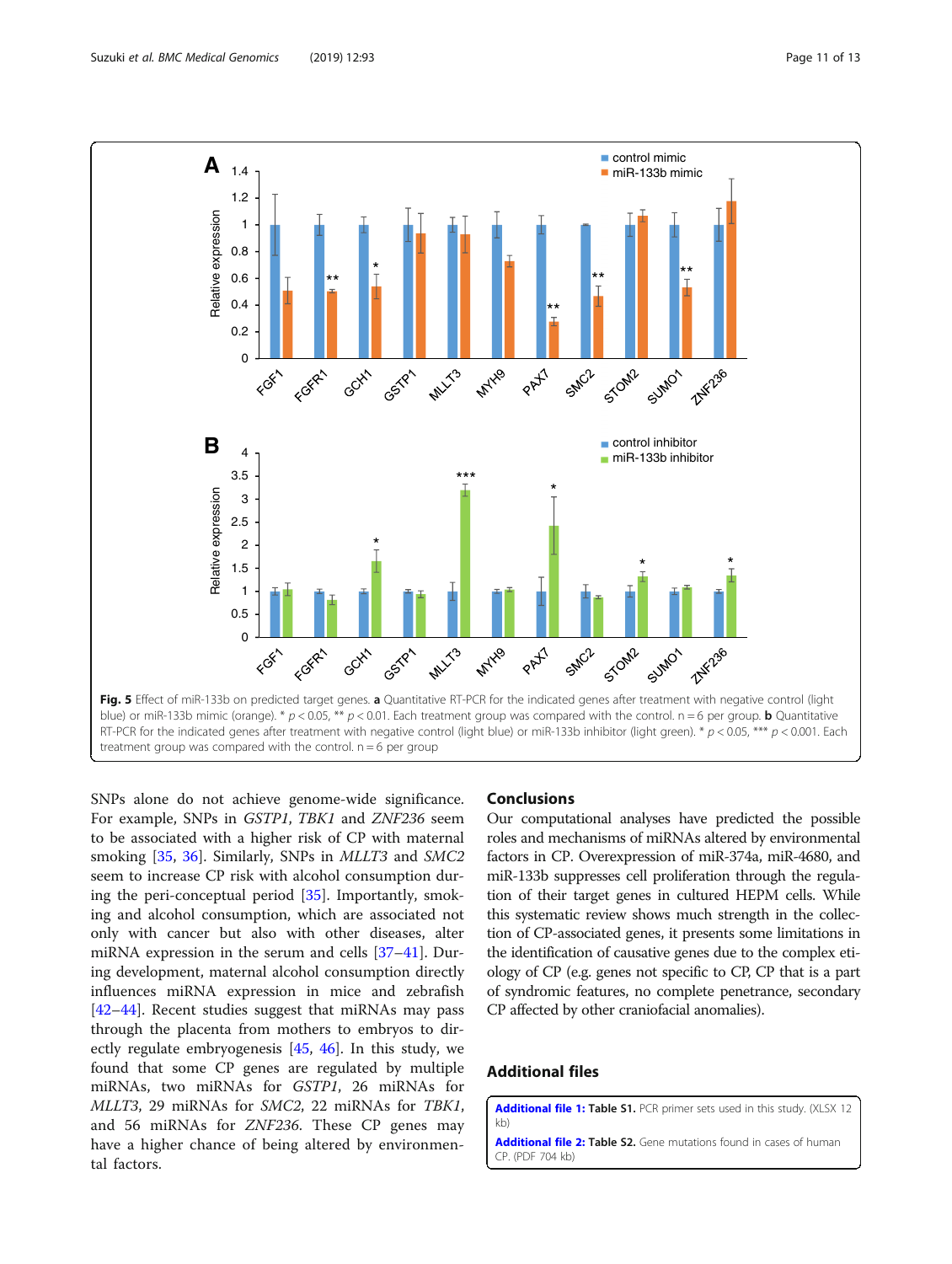<span id="page-11-0"></span>[Additional file 3:](https://doi.org/10.1186/s12920-019-0546-z) Table S3. Genes with significant contribution to human cleft palate. (XLSX 89 kb)

[Additional file 4:](https://doi.org/10.1186/s12920-019-0546-z) Table S4. Genes without significant contribution to human cleft palate. (XLSX 38 kb)

[Additional file 5:](https://doi.org/10.1186/s12920-019-0546-z) Table S5. KEGG pathways enriched with human cleft palate genes. (XLSX 14 kb)

[Additional file 6:](https://doi.org/10.1186/s12920-019-0546-z) Table S6. GO terms enriched with human cleft palate genes. (XLSX 19 kb)

[Additional file 7:](https://doi.org/10.1186/s12920-019-0546-z) Table S7. MicroRNA enrichment analysis of human cleft palate genes. (XLSX 9 kb)

[Additional file 8:](https://doi.org/10.1186/s12920-019-0546-z) Table S8. Transfection efficiency of miRNA mimic and inhibitor. (PDF 51 kb)

#### Abbreviations

CL/CP: Cleft lip with/without cleft palate; CLO: Cleft lip only; CLP: Cleft lip with cleft palate; CNC: Cranial neural crest; CPO: Cleft palate only; miRNA: MicroRNA

#### Acknowledgments

We thank Dr. Hiroki Yoshioka for assistance with the experiments, and Mrs. Helena VonVille, Ms. Pegah Ebadat, and Ms. Afreen Ansari for helping with the literature search.

#### Authors' contributions

Conceived and designed the study: AS and JI. Performed the systematic literature search and review: MG and NA. Performed bioinformatics analyses: AL and ZZ. Conducted experiments: AS, MZ, and JI. Analyzed the data: AL, AS, ZZ, and JI. Wrote the paper: AS, ZZ, and JI. All authors have read and approved the final manuscript.

#### Funding

This study was supported by grants from the National Institute of Dental and Craniofacial Research, NIH (DE024759, DE026208, DE026767, and DE026509 to JI), and a faculty start-up fund from the UTHealth School of Dentistry to JI. ZZ is supported by NIH grants R01LM012806 and R21CA196508. The funders had no role in study design, data collection and analysis, decision to publish, or preparation of the manuscript.

#### Availability of data and materials

All the data from this study are available as supplemental information.

# Ethics approval and consent to participate

Not applicable

#### Consent for publication

Not applicable.

#### Competing interests

The authors declare that they have no competing interests.

#### Author details

<sup>1</sup>Department of Diagnostic & Biomedical Sciences, School of Dentistry, The University of Texas Health Science Center at Houston, Houston, TX, USA. <sup>2</sup>Center for Craniofacial Research, The University of Texas Health Science Center at Houston, Houston, TX, USA. <sup>3</sup>Center for Precision Health, School of Biomedical Informatics, The University of Texas Health Science Center at Houston, Houston, TX, USA. <sup>4</sup>School of Computer Science and Engineering, Xi'an University of Technology, Xi'an 710048, Shaanxi, China. <sup>5</sup>MD Anderson Cancer Center UTHealth Graduate School of Biomedical Sciences, 1941 East Road, BBS 4208, Houston, TX 77054, USA.

#### Received: 29 October 2018 Accepted: 31 May 2019 Published online: 01 July 2019

#### References

- Leslie EJ, Marazita ML. Genetics of cleft palate. Am J Med Genet C Semin Med Genet. 2013;163C(4):246-58..
- 2. Ferguson MW. Palate development. Development. 1988;103(Suppl):41–60.
- 3. Iwata J, Parada C, Chai Y. The mechanism of TGF-beta signaling during palate development. Oral Dis. 2011;17(8):733–44.
- 4. Stanier P, Moore GE. Genetics of cleft lip and palate: syndromic genes contribute to the incidence of non-syndromic clefts. Hum Mol Genet. 2004; 13(Spec 1):R73–81.
- 5. Marazita ML, Field LL, Cooper ME, Tobias R, Maher BS, Peanchitlertkajorn S, Liu YE. Genome scan for loci involved in cleft lip with or without cleft palate, in Chinese multiplex families. Am J Hum Genet. 2002;71(2):349–64.
- 6. Marazita ML, Field LL, Cooper ME, Tobias R, Maher BS, Peanchitlertkajorn S, Liu YE. Nonsyndromic cleft lip with or without cleft palate in China: assessment of candidate regions. Cleft Palate Craniofac J. 2002;39(2):149–56.
- 7. Jones MC. Etiology of facial clefts: prospective evaluation of 428 patients. Cleft Palate J. 1988;25(1):16–20.
- 8. Dixon MJ, Marazita ML, Beaty TH, Murray JC. Cleft lip and palate: understanding genetic and environmental influences. Nat Rev Genet. 2011;12(3):167–78.
- 9. Murray JC. Gene/environment causes of cleft lip and/or palate. Clin Genet. 2002;61(4):248–56.
- 10. Jugessur A, Murray JC. Orofacial clefting: recent insights into a complex trait. Curr Opin Genet Dev. 2005;15(3):270–8.
- 11. Lillycrop KA, Burdge GC. Maternal diet as a modifier of offspring epigenetics. J Dev Orig Health Dis. 2015;6(2):88–95.
- 12. Ross JS, Carlson JA, Brock G. miRNA: the new gene silencer. Am J Clin Pathol. 2007;128(5):830–6.
- 13. Sangani D, Suzuki A, VonVille H, Hixson JE, Iwata J. Gene mutations associated with temporomandibular joint disorders: a systematic review. OAlib. 2015;2(6):e1583.
- 14. Suzuki A, Abdallah N, Gajera M, Jun G, Jia P, Zhao Z, Iwata J. Genes and microRNAs associated with mouse cleft palate: a systematic review and bioinformatics analysis. Mech Dev. 2018;150:21–7.
- 15. Subramanian A, Tamayo P, Mootha VK, Mukherjee S, Ebert BL, Gillette MA, Paulovich A, Pomeroy SL, Golub TR, Lander ES, et al. Gene set enrichment analysis: a knowledge-based approach for interpreting genome-wide expression profiles. Proc Natl Acad Sci U S A. 2005;102(43):15545–50.
- 16. Suzuki A, Pelikan RC, Iwata J. WNT/beta-catenin signaling regulates multiple steps of Myogenesis by regulating step-specific targets. Mol Cell Biol. 2015;35(10):1763–76.
- 17. Guo AY, Sun J, Jia P, Zhao Z. A novel microRNA and transcription factor mediated regulatory network in schizophrenia. BMC Syst Biol. 2010;4:10.
- 18. Ambros V. The functions of animal microRNAs. Nature. 2004;431(7006):350–5.
- 19. Elso C, Lu X, Weisner PA, Thompson HL, Skinner A, Carver E, Stubbs L. A reciprocal translocation dissects roles of Pax6 alternative promoters and upstream regulatory elements in the development of pancreas, brain, and eye. Genesis. 2013;51(9):630–46.
- 20. Dixon MJ, Ferguson MW. The effects of epidermal growth factor, transforming growth factors alpha and beta and platelet-derived growth factor on murine palatal shelves in organ culture. Arch Oral Biol. 1992;37(5):395–410.
- 21. Iamaroon A, Tait B, Diewert VM. Cell proliferation and expression of EGF, TGF-alpha, and EGF receptor in the developing primary palate. J Dent Res. 1996;75(8):1534–9.
- 22. Seger R, Krebs EG. The MAPK signaling cascade. FASEB J. 1995;9(9):726–35.
- 23. Iwata J, Suzuki A, Pelikan RC, Ho TV, Sanchez-Lara PA, Chai Y. Modulation of lipid metabolic defects rescues cleft palate in Tgfbr2 mutant mice. Hum Mol Genet. 2014;23(1):182–93.
- 24. Briscoe J, Therond PP. The mechanisms of hedgehog signalling and its roles in development and disease. Nat Rev Mol Cell Biol. 2013;14(7):416–29.
- 25. Goetz SC, Anderson KV. The primary cilium: a signalling Centre during vertebrate development. Nat Rev Genet. 2010;11(5):331–44.
- 26. He M, Subramanian R, Bangs F, Omelchenko T, Liem KF Jr, Kapoor TM, Anderson KV. The kinesin-4 protein Kif7 regulates mammalian hedgehog signalling by organizing the cilium tip compartment. Nat Cell Biol. 2014;16(7):663–72.
- 27. Liem KF Jr, He M, Ocbina PJ, Anderson KV. Mouse Kif7/Costal2 is a ciliaassociated protein that regulates sonic hedgehog signaling. Proc Natl Acad Sci U S A. 2009;106(32):13377–82.
- 28. Cheung HO, Zhang X, Ribeiro A, Mo R, Makino S, Puviindran V, Law KK, Briscoe J, Hui CC. The kinesin protein Kif7 is a critical regulator of Gli transcription factors in mammalian hedgehog signaling. Sci Signal. 2009;2(76):ra29.
- 29. Romio L, Wright V, Price K, Winyard PJ, Donnai D, Porteous ME, Franco B, Giorgio G, Malcolm S, Woolf AS, et al. OFD1, the gene mutated in